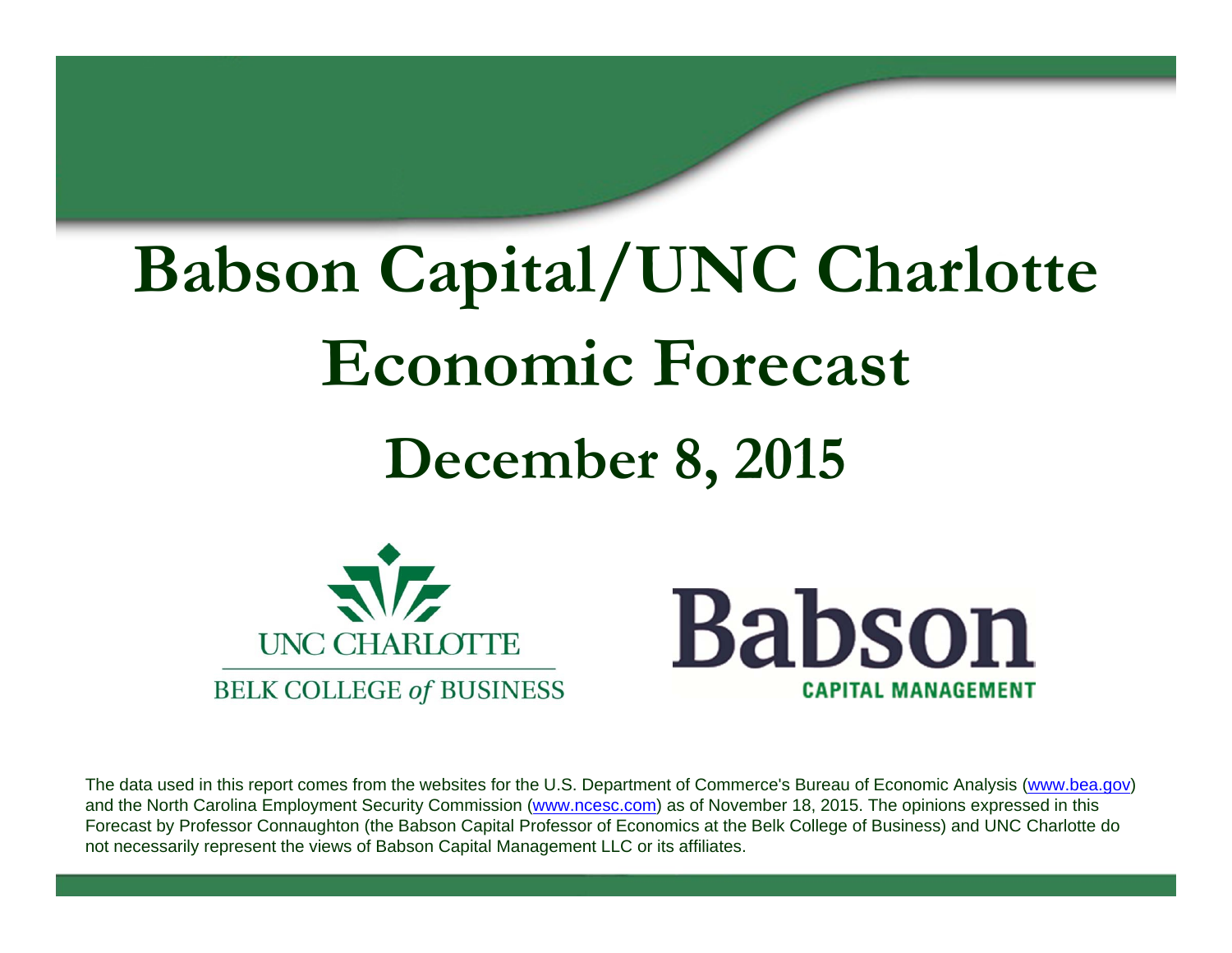

GSP/Gross State Product is <sup>a</sup> yardstick that measures the total output of <sup>a</sup> state's economy for <sup>a</sup> given year. It is analogous to the U.S. Gross Domestic Product (GDP).



# **FORECAST HIGHLIGHTS**

• For 2015, NORTH CAROLINA real GSP is expected to increase by 2.9 percen<sup>t</sup> over the 2014 level.

• Fourteen of the state's fifteen economic sectors are forecast to experience output increases during 2015. The sectors with the strongest expected growth are agriculture with <sup>a</sup> projected real increase of 7.3 percent; information with <sup>a</sup> projected real increase of 7.2 percent; business and professional services with <sup>a</sup> projected real rate of 6.8 percent; hospitality and leisure services with <sup>a</sup> projected real increase of 5.7 percent; and construction with <sup>a</sup> projected real increase of 5.0 percent.

• For 2015, NORTH CAROLINA establishments are expected to add 86,900 net additional jobs, an increase of 2.1 percent.

• For 2016, NORTH CAROLINA real GSP is forecast to increase by 2.5 percen<sup>t</sup> over the 2015 level.

• Thirteen of the state's fifteen economic sectors are forecast to experience output increases during 2016. The sectors with the strongest expected growth are business and professional services with <sup>a</sup> projected real growth rate of 4.5 percent; information with <sup>a</sup> projected real increase of 3.7 percent; construction with a projected real increase of 3.4 percent; finance, insurance, and real estate with <sup>a</sup> projected real increase of 3.4 percent; and hospitality and leisure services with <sup>a</sup> projected real increase of 3.4 percent.

• For 2016, NORTH CAROLINA establishments are forecast to add 111,200 net additional jobs, an increase of 2.5 percent.

• By December of 2015, the North Carolina unemployment rate is expected to be around 6.0 percent.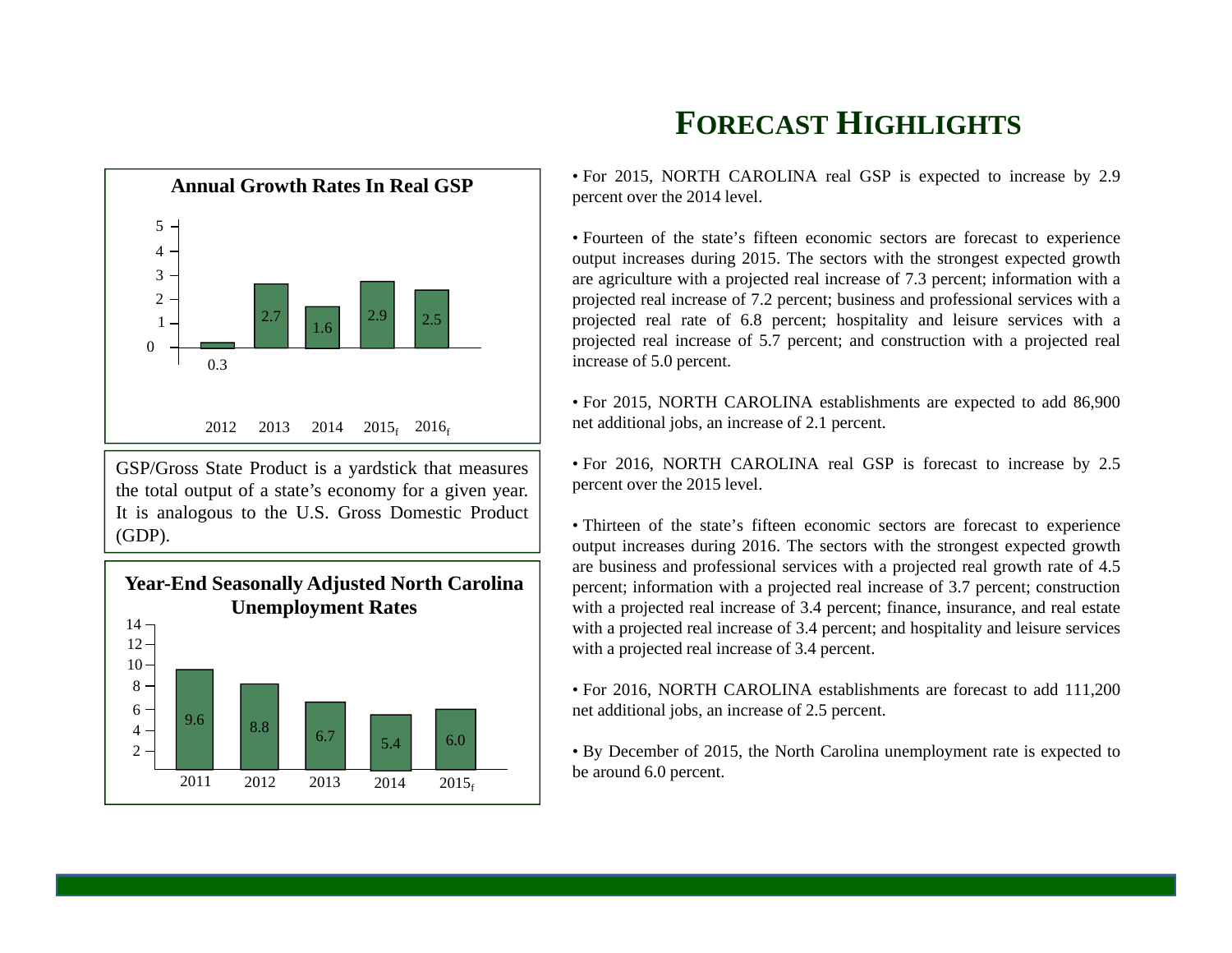

#### **2015 Highlights**

|                            | $2015$ *              | Percent |
|----------------------------|-----------------------|---------|
| <b>Current Dollars</b>     |                       | Change  |
| <b>Total Gross Product</b> | 502,673.2             | 3.9     |
| Constant (2009 Dollars)    |                       |         |
| <b>Total Gross Product</b> | 455,488.0             | 2.9     |
| Agricultural               | 3.538.3               | 7.3     |
| Mining                     | 1,417.0               | $-0.4$  |
| Construction               | 15,814.8              | 5.0     |
| Manufacturing              | 90,689.6              | 2.3     |
| Durable Goods              | 38,313.9              | 4.4     |
| Nondurable Goods           | 52,375.7              | 0.9     |
| TWU                        | 17,960.3              | 4.0     |
| <b>Wholesale Trade</b>     | 25,178.2              | 3.4     |
| <b>Retail Trade</b>        | 24,103.3              | 2.7     |
| Information                | 15,834.3              | 7.2     |
| <b>FIRE</b>                | 88,289.3              | 0.5     |
| B & P                      | 53,551.4              | 6.8     |
| E & H                      | 34,979.3              | 3.6     |
| H & L                      | 15,328.3              | 5.7     |
| <b>Services</b>            | 8,663.5               | 3.0     |
| Government                 | 60,140.5              | 0.7     |
|                            | * millions of dollars |         |

**2015 GSP**

Gross State Product (GSP) is expected to reach <sup>a</sup> level of \$502,673.2 million in 2015. Real (inflation-adjusted) GSP is expected to increase by 2.9 percen<sup>t</sup> over the 2014 level. This growth in 2015 would follow two years of modest growth in North Carolina GSP. The growth expected in 2015 is the strongest growth rate experienced by the North Carolina economy since the recovery began in late 2009.

For 2015, first quarter GSP increased by an annualized real rate of just 0.5 percent. During the second quarter, GSP increased again at an annualized real rate of 0.5 percent. In the third quarter, GSP is expected to record an annualized real growth rate of 3.4 percent. In the fourth quarter of 2015, GSP is expected to grow at an annualized real rate of 2.8 percent.

Several diverse factors are coming together and have caused both the U.S. and North Carolina economies to generate stronger growth during the second half of 2015. First, the "Fed" has continued to keep interest rates low during 2015. Second, is the continuation of low oil prices. Gas prices for regular blend peaked in early June at around \$2.74 per gallon. By the end of November the average had dropped to \$1.97. This \$0.77 decline since June puts an additional \$225 billion of discretionary income into consumer's pocketbooks on an annual basis. This increase in consumer discretionary income should help ensure <sup>a</sup> good Christmas shopping season

On the negative side, we have seen <sup>a</sup> decline in consumer confidence in the last month. There was <sup>a</sup> slight decline in October to 99.1 followed by <sup>a</sup> much larger decline in November to 90.4. Some of this recent decline could be <sup>a</sup> result of the terrorist attacks in Paris and the uncertainty created in the days following the attacks. We will have to wait for the December survey to see if consumer confidence is <sup>a</sup> potential problem going forward.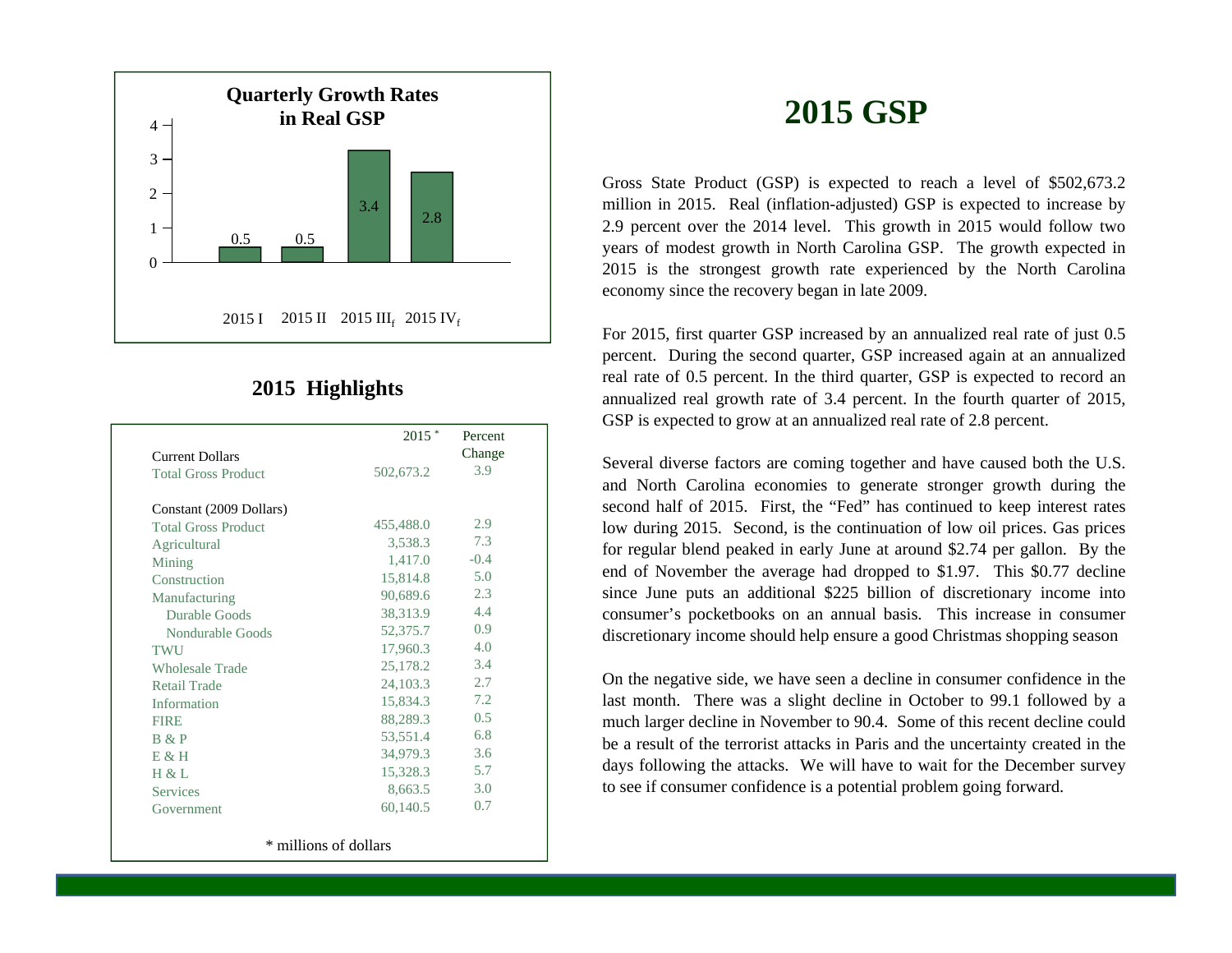

### **2015 GSP SECTORANALYSIS**

The chart to the left presents the projected contributions of each major economic sector to North Carolina's Gross State Product (GSP). The real (inflation-adjusted) growth rate for 2015 is forecast to increase by 2.9 percent. Projected real growth rates for each sector (displayed in black type) are plotted on the horizontal axis. Projected percentages of GSP contributed by each sector (displayed in green type) are plotted on the vertical axis. The resulting rectangles show the expected weighted importance of each sector's growth during 2015. All of the sector information presented in the table to the left is based on the new North American Industry Classification System (NAICS) definitions.

Fourteen of the state's fifteen economic sectors are forecast to experience output increases during 2015. The sectors with the strongest expected growth are agriculture with <sup>a</sup> projected real increase of 7.3 percent; information with <sup>a</sup> projected real increase of 7.2 percent; business and professional services with <sup>a</sup> projected real increase of 6.8 percent; hospitality and leisure services with <sup>a</sup> projected real increase of 5.7 percent; construction with <sup>a</sup> projected real increase of 5.0 percent; durable goods manufacturing with <sup>a</sup> projected real increase of 4.4 percent; transportation, warehousing, and utilities (TWU) with <sup>a</sup> projected real increase of 4.0 percent; educational and health services with <sup>a</sup> projected real increase of 3.6 percent; wholesale trade with <sup>a</sup> projected real increase of 3.4 percent; and other services with <sup>a</sup> projected real increase of 3.0 percent.

Four other sectors are expected to experience growth, but at levels equal to or below the overall 2.9 percen<sup>t</sup> GSP growth rate. These sectors are, retail trade with <sup>a</sup> projected real increase of 2.7 percent; nondurable goods manufacturing with <sup>a</sup> projected real increase of 0.9 percent; governmen<sup>t</sup> with <sup>a</sup> projected real increase of 0.7 percent; and finance, insurance, and real estate (FIRE) with <sup>a</sup> projected real increase of 0.5 percent.

Only the mining sector is expected to decline in output during 2015.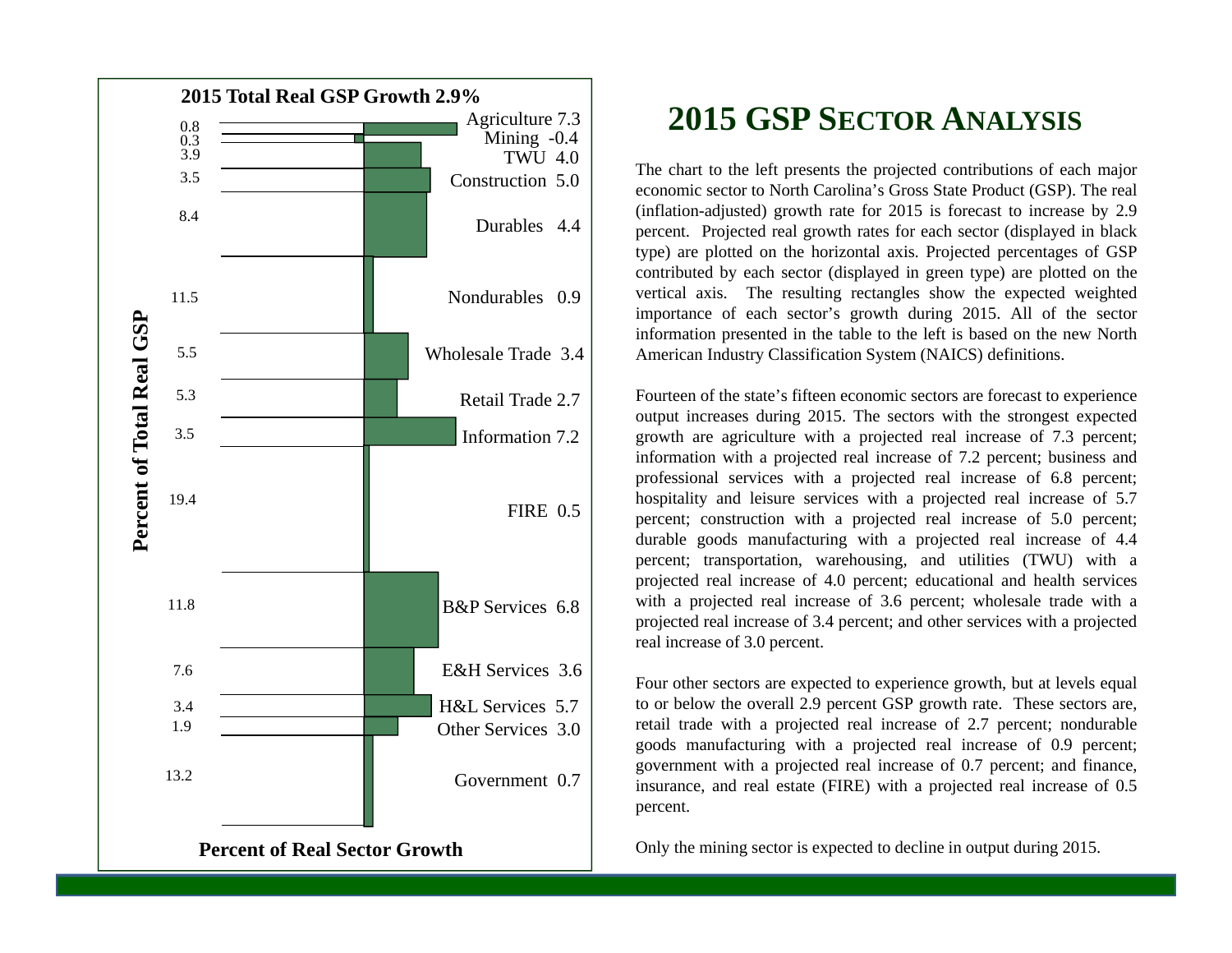

#### **2016 Highlights**

|                            | $2016*$   | Percent<br>Change |
|----------------------------|-----------|-------------------|
| <b>Current Dollars</b>     |           |                   |
| <b>Total Gross Product</b> | 524,788.0 | 4.2.              |
| Constant (2009 Dollars)    |           |                   |
| <b>Total Gross Product</b> | 467,068.4 | 2.5               |
| Agricultural               | 3,517.4   | $-0.6$            |
| Mining                     | 1,289.7   | $-9.0$            |
| Construction               | 16,349.2  | 3.4               |
| Manufacturing              | 92,409.3  | 1.9               |
| Durable Goods              | 39,240.7  | 2.4               |
| Nondurable Goods           | 53,168.7  | 1.5               |
| TWU                        | 18,312.4  | 2.0               |
| <b>Wholesale Trade</b>     | 25,363.5  | 0.7               |
| Retail Trade               | 24,222.4  | 0.5               |
| Information                | 16,419.0  | 3.7               |
| <b>FIRE</b>                | 91,284.9  | 3.4               |
| B & P                      | 55,974.5  | 4.5               |
| E & H                      | 35,920.9  | 2.7               |
| H & L                      | 15,850.3  | 3.4               |
| <b>Services</b>            | 8,852.5   | 2.2               |
| Government                 | 61,302.6  | 1.9               |

## **2016 GSP**

Gross State Product (GSP) is expected to reach <sup>a</sup> level of \$524,788.0 million in 2016. Real (inflation-adjusted) GSP is expected to increase by 2.5 percen<sup>t</sup> over the 2015 level. This growth in 2016 would follow three years of modest growth in North Carolina GSP. The growth expected in 2016 is slightly slower than the 2.9 percen<sup>t</sup> increase expected in 2015.

For 2016, first quarter GSP is expected to increase at an annualized real rate of 2.6 percent. During the second quarter, GSP is expected to increase at an annualized real rate of 2.7 percent. In the third quarter, GSP is expected to record an annualized real rate of 1.8 percent. In the fourth quarter of 2016, GSP is expected to increase at an annualized real rate of 2.8 percent.

Positive economic growth in 2016 would represen<sup>t</sup> the seventh consecutive year of economic growth for the North Carolina economy. While this is an impressive string of growth, the size of that economic growth has been somewhat lacking. Average real GSP growth during the seven year period would only be 1.8 percent. Since 2000, both the U.S. and North Carolina economies have been unable to achieve an average 3.0 GDP growth rate that had been fairly consistent since WW II.

Because of several long-term trends that are now emerging, we need to recalibrate our sense of what level of real GDP growth we can expect. There are <sup>a</sup> number of factors responsible for slowing down the potential long term growth rate. First, is the aging of the labor force. Baby boomers are reaching retirement age and when they retire, they reduce their level of purchases, thus reducing overall consumption and lowering economic growth. Second, when baby boomers retire, there is <sup>a</sup> reduction in the absolute size of the labor force, thus reducing potential GDP and lowering economic growth. Third, is labor productivity has averaged only 1.3 percen<sup>t</sup> growth per year since 2007. This is down considerably compared to the 2000 to 2007 average of 2.6 percent. The most troubling aspec<sup>t</sup> is that we are at the beginning stages of this trends and they will be with us for several decades.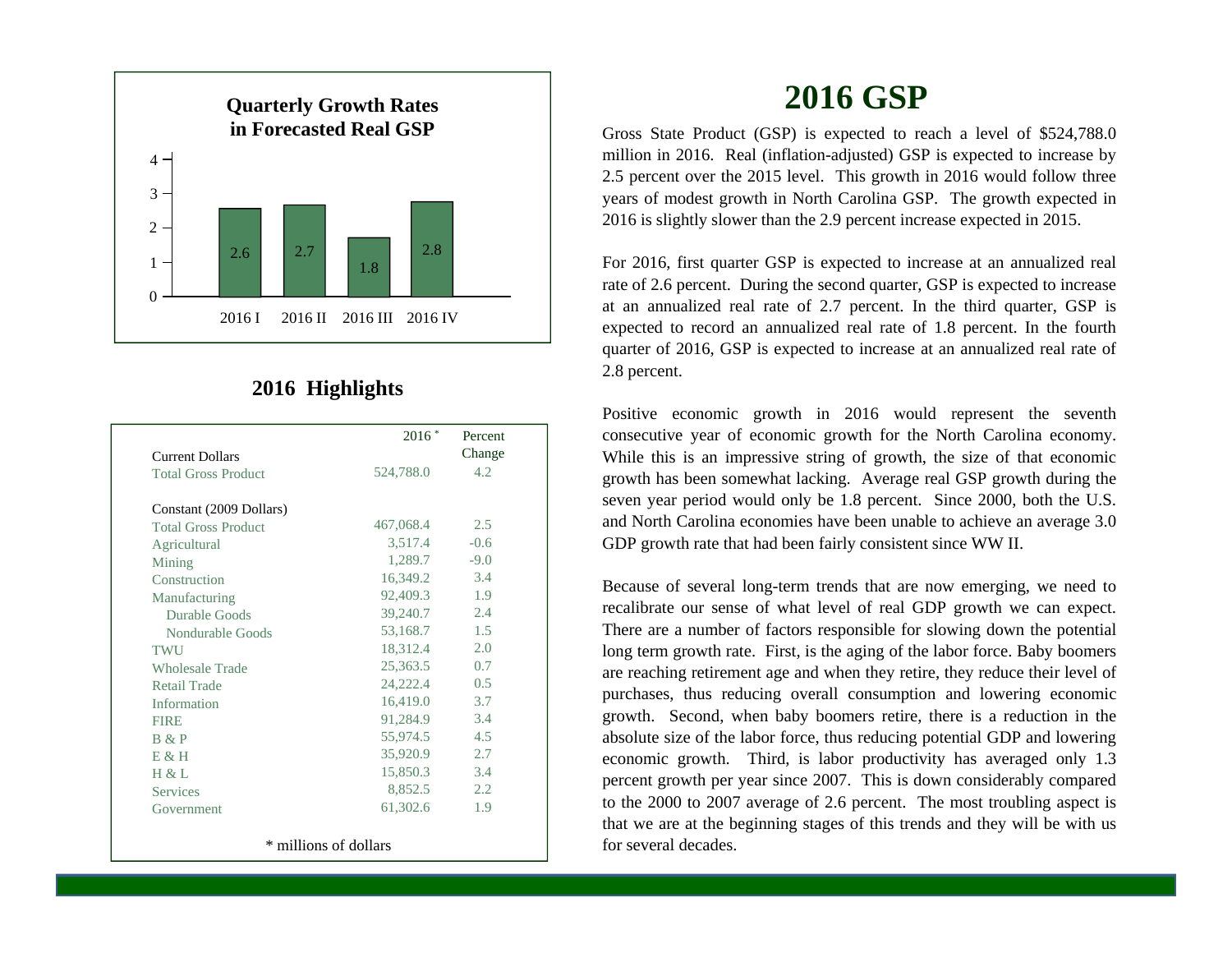

# **2016 GSP SECTORANALYSIS**

The chart to the left presents the projected contributions of each major economic sector to North Carolina's Gross State Product (GSP). The real (inflation-adjusted) growth rate for 2016 is forecast to increase by 2.5 percent. Projected real growth rates for each sector (displayed in black type) are plotted on the horizontal axis. Projected percentages of GSP contributed by each sector (displayed in green type) are plotted on the vertical axis. The resulting rectangles show the expected weighted importance of each sector's growth during 2016. All of the sector information presented in the table to the left is based on the new North American Industry Classification System (NAICS) definitions.

Thirteen of the state's fifteen economic sectors are forecast to experience output increases during 2016. The sectors with the strongest expected growth are business and professional services with <sup>a</sup> projected real increase of 4.5 percent; information with <sup>a</sup> projected real increase of 3.7 percent; construction with <sup>a</sup> projected real increase of 3.4 percent; finance, insurance, and real estate with <sup>a</sup> projected real increase of 3.4 percent; hospitality and leisure services with <sup>a</sup> projected real increase of 3.4 percent; and educational and health services with <sup>a</sup> projected real increase of 2.7 percent.

Seven other sectors are expected to experience growth rates, but at levels below the overall 2.5 percen<sup>t</sup> GSP real growth rate. These sectors are durable goods manufacturing with <sup>a</sup> projected real increase of 2.4 percent; other services with <sup>a</sup> projected real increase of 2.2 percent; transportation, warehousing, and utilities (TWU) with <sup>a</sup> projected real increase of 2.0 percent; governmen<sup>t</sup> with <sup>a</sup> projected real increase of 1.9 percent; and nondurable goods manufacturing with <sup>a</sup> projected real increase of 1.5 percent; wholesale trade with <sup>a</sup> projected real increase of 0.7 percent; and retail trade with <sup>a</sup> projected real increase of 0.5 percent.

Both agriculture and mining are expected to decline in output during 2016.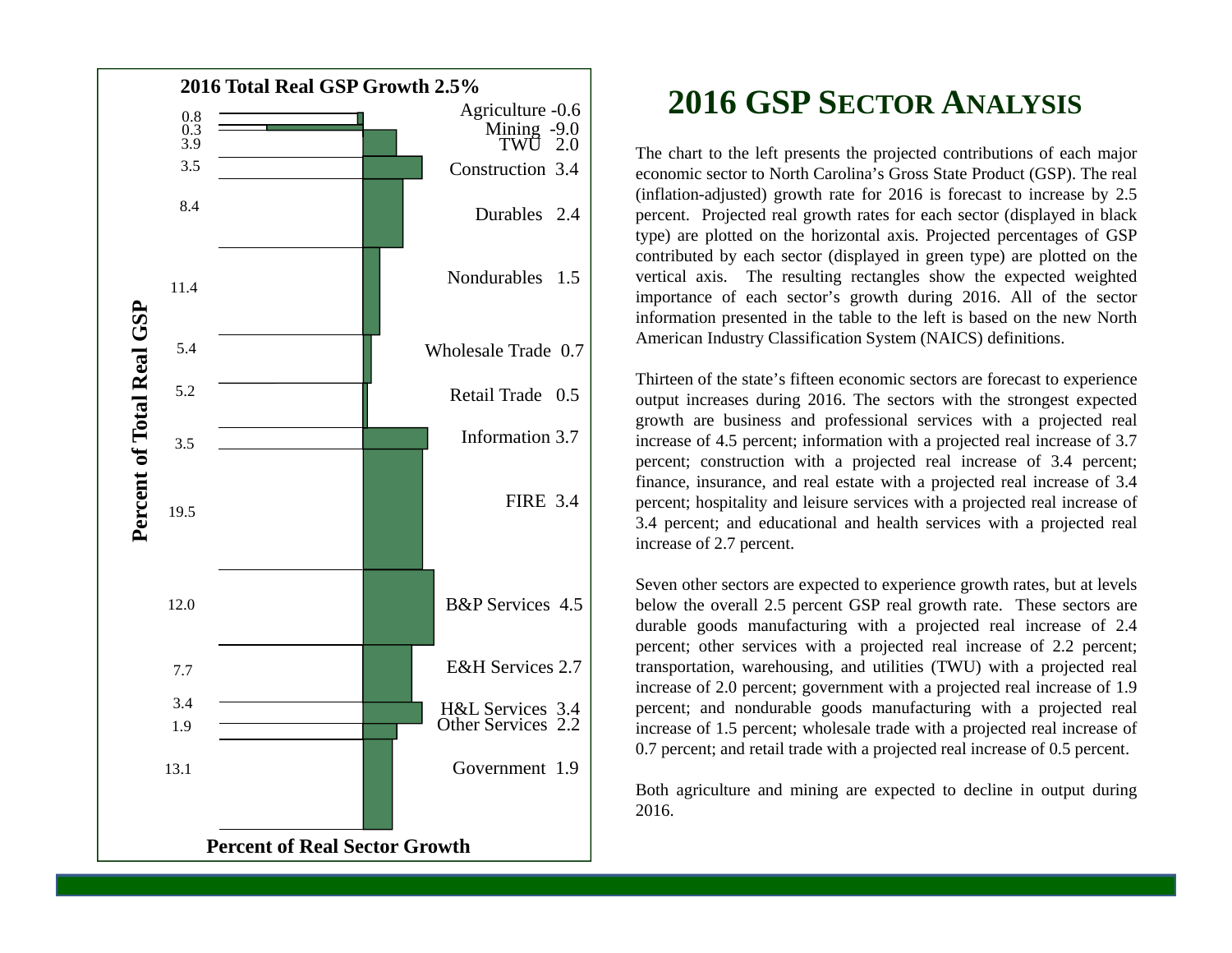

#### **2015 EMPLOYMENT SECTORANALYSIS**

The sector employment analysis presented on this page is based on the new North American Industrial Classification System (NAICS). Seasonally adjusted nonagricultural employment in North Carolina is expected to reach 4,290,000 persons in December 2015, an increase of 2.1 percen<sup>t</sup> over the employment level in December 2013. The state is expected to gain 86,900 net jobs during the year.

Twelve of the state's fourteen nonagricultural sectors of the economy are expected to experience employment increases during 2015. The sectors with the strongest employment increases in 2015 are construction at 5.3 percent, other services at 5.2 percent, and hospitality and leisure services at 3.1 percent.

| <b>Total Establishment</b> | Year-End* | <b>Percent</b><br><b>Change</b> |
|----------------------------|-----------|---------------------------------|
| Employment                 | 4,290.0   | 2.1                             |
| Mining                     | 5.4       | $-2.8$                          |
| Construction               | 194.2     | 5.3                             |
| Manufacturing              | 453.3     | $-0.4$                          |
| Durable Goods              | 249.7     | 1.8                             |
| Nondurable Goods           | 203.6     | $-3.0$                          |
| <b>Wholesale Trade</b>     | 183.3     | 1.8                             |
| <b>Retail Trade</b>        | 493.4     | 2.7                             |
| <b>TWU</b>                 | 132.2     | 2.0                             |
| Information                | 75.0      | 1.6                             |
| <b>FIRE</b>                | 218.3     | 2.0                             |
| <b>B&amp;P</b> Services    | 601.8     | 2.4                             |
| <b>E&amp;H</b> Services    | 588.5     | 2.8                             |
| <b>H&amp;L</b> Services    | 465.4     | 3.1                             |
| <b>Other Services</b>      | 160.6     | 5.2                             |
| Government                 | 718.7     | 0.4                             |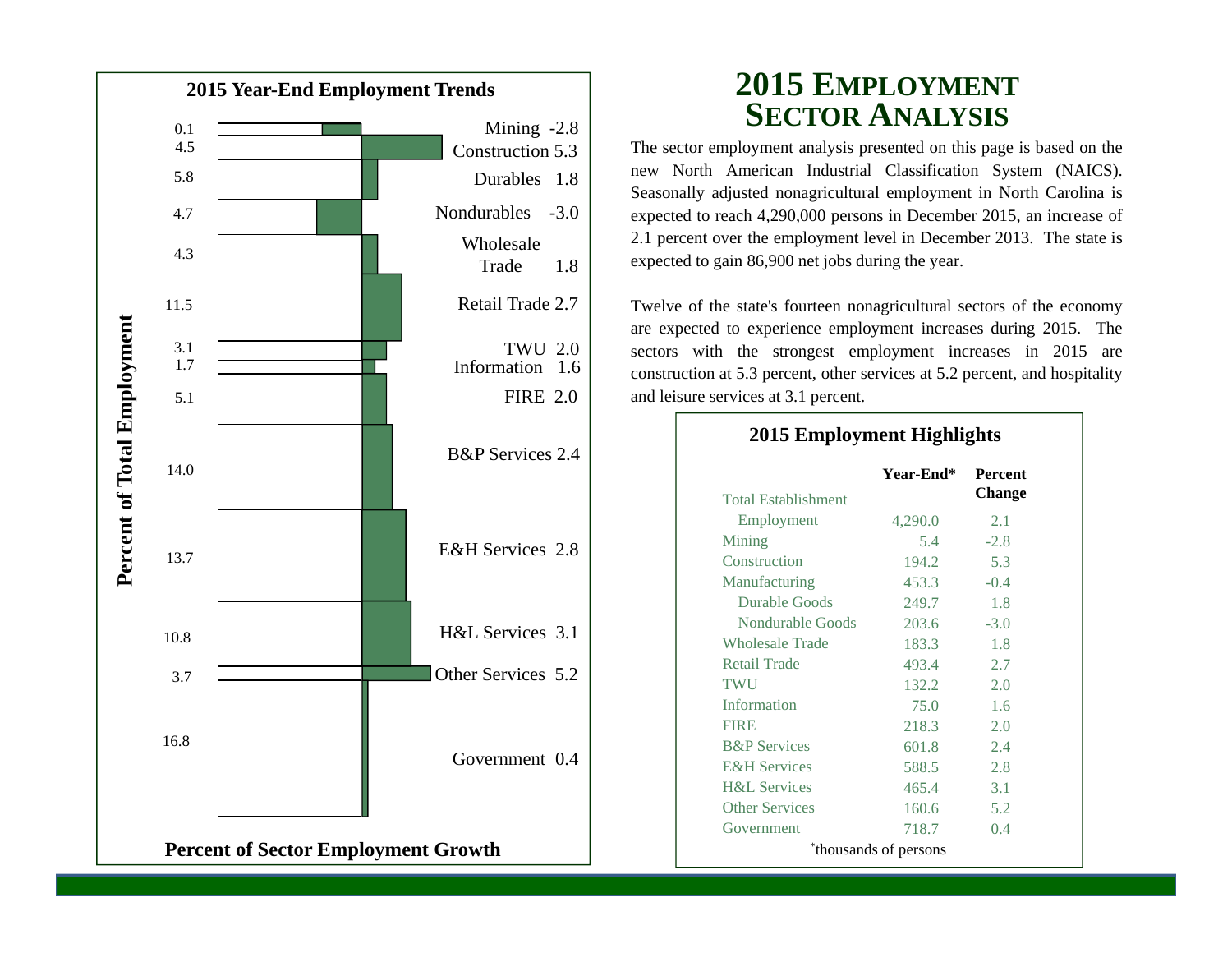

#### **2016 EMPLOYMENT SECTORANALYSIS**

The sector employment analysis presented on this page is based on the new North American Industrial Classification System (NAICS). Seasonally adjusted nonagricultural employment in North Carolina is expected to reach 4,401,200 persons in December 2016, an increase of 2.5 percen<sup>t</sup> over the employment level in December 2015. The state is expected to gain 111,200 net jobs during the year.

Thirteen of the state's fourteen nonagricultural sectors of the economy are expected to experience employment increases during 2016. The sectors with the strongest employment increases in 2016 are durable goods manufacturing at 6.2 percent, construction at 5.9 and retail trade and hospitality and leisure services at 4.0 percent.

**2016 Employment Highlights**

| <b>Total Establishment</b> | Year-End* | <b>Percent</b><br>Change |
|----------------------------|-----------|--------------------------|
| Employment                 | 4,401.2   | 2.5                      |
| Mining                     | 5.3       | $-2.6$                   |
| Construction               | 205.5     | 5.9                      |
| Manufacturing              | 472.3     | 4.0                      |
| Durable Goods              | 265.2     | 6.2                      |
| Nondurable Goods           | 207.1     | 1.7                      |
| <b>Wholesale Trade</b>     | 186.5     | 1.8                      |
| <b>Retail Trade</b>        | 512.9     | 4.0                      |
| TWU                        | 136.2     | 3.0                      |
| Information                | 75.1      | 0.2                      |
| <b>FIRE</b>                | 218.6     | 0.2                      |
| <b>B&amp;P</b> Services    | 615.3     | 2.2                      |
| <b>E&amp;H</b> Services    | 597.9     | 1.6                      |
| <b>H&amp;L</b> Services    | 483.9     | 4.0                      |
| <b>Other Services</b>      | 166.4     | 3.6                      |
| Government                 | 725.2     | 0.9                      |